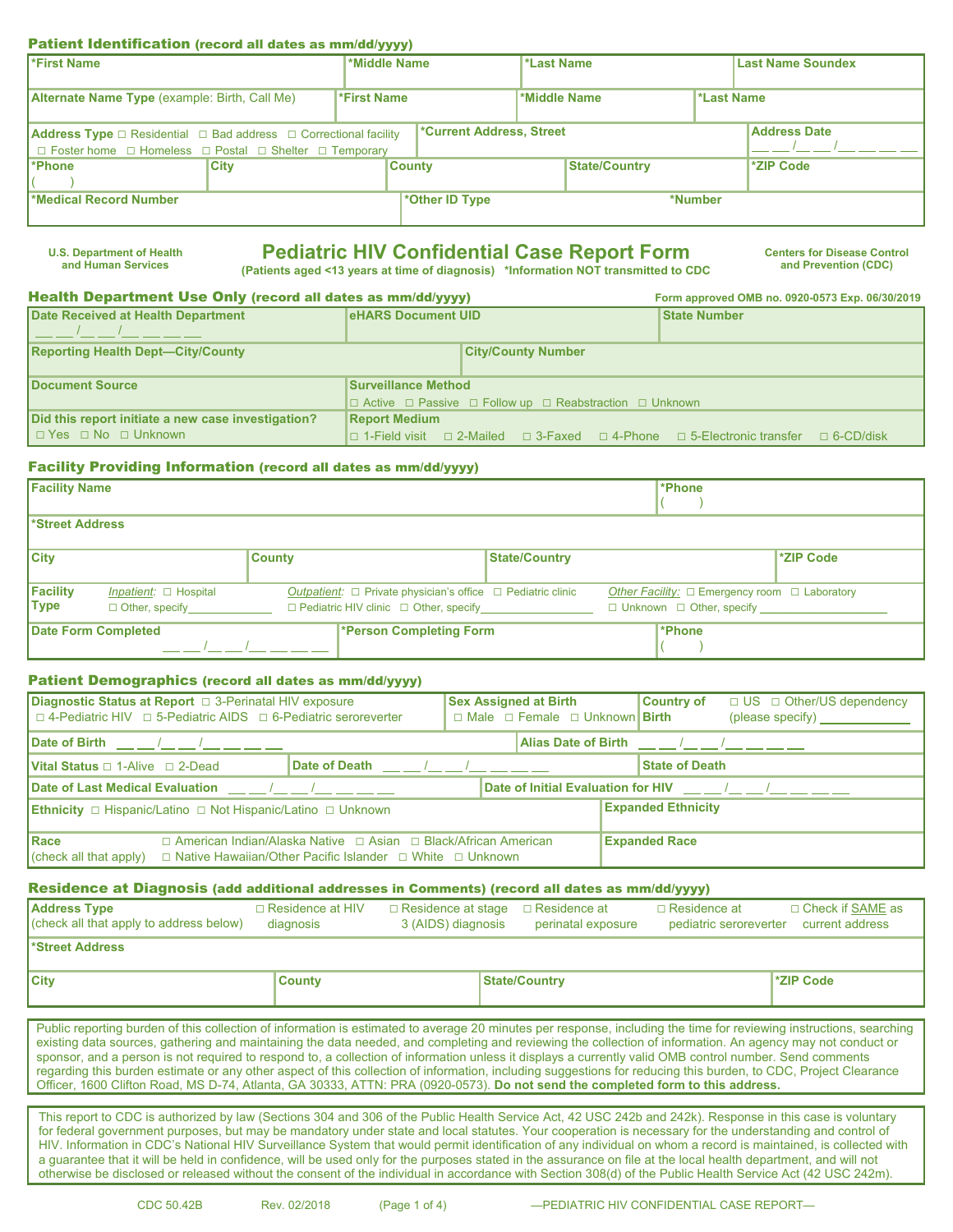## **STATE/LOCAL USE ONLY**

\*Provider Name (Last, First, M.I.) \*Phone ( )

Hospital/Facility

## Facility of Diagnosis (add additional facilities in Comments)

| <b>Diagnosis Type</b> (check all that apply to facility below) $\Box$ HIV $\Box$ Stage 3 (AIDS) $\Box$ Perinatal exposure $\Box$ Check if SAME as facility providing information |                            |               |  |                                                                                           |                                                                              |  |                                                         |                  |  |
|----------------------------------------------------------------------------------------------------------------------------------------------------------------------------------|----------------------------|---------------|--|-------------------------------------------------------------------------------------------|------------------------------------------------------------------------------|--|---------------------------------------------------------|------------------|--|
| *Phone (<br><b>Facility Name</b>                                                                                                                                                 |                            |               |  |                                                                                           |                                                                              |  |                                                         |                  |  |
| *Street Address                                                                                                                                                                  |                            |               |  |                                                                                           |                                                                              |  |                                                         |                  |  |
| <b>City</b>                                                                                                                                                                      |                            | <b>County</b> |  |                                                                                           | <b>State/Country</b>                                                         |  |                                                         | <b>*ZIP Code</b> |  |
| <b>Facility Type</b>                                                                                                                                                             | Inpatient: $\Box$ Hospital |               |  |                                                                                           | <i>Outpatient:</i> $\Box$ Private physician's office $\Box$ Pediatric clinic |  | Other Facility: $\Box$ Emergency room $\Box$ Laboratory |                  |  |
|                                                                                                                                                                                  | $\Box$ Other, specify      |               |  | $\Box$ Pediatric HIV clinic $\Box$ Other, specify<br>$\Box$ Unknown $\Box$ Other, specify |                                                                              |  |                                                         |                  |  |
| *Provider Name                                                                                                                                                                   |                            |               |  | <b>*Provider Phone (</b>                                                                  |                                                                              |  | <b>Specialty</b>                                        |                  |  |

## Patient History (respond to all questions) (record all dates as mm/dd/yyyy)

| Child's biological mother's HIV infection status (select one): □ Refused HIV testing □ Known to be uninfected after this child's birth      |                      |                      |                |  |  |  |  |  |  |  |
|---------------------------------------------------------------------------------------------------------------------------------------------|----------------------|----------------------|----------------|--|--|--|--|--|--|--|
| $\Box$ Known HIV+ before pregnancy $\Box$ Known HIV+ during pregnancy $\Box$ Known HIV+ sometime before birth $\Box$ Known HIV+ at delivery |                      |                      |                |  |  |  |  |  |  |  |
| $\Box$ Known HIV+ after child's birth $\Box$ HIV+, time of diagnosis unknown $\Box$ HIV status unknown                                      |                      |                      |                |  |  |  |  |  |  |  |
| Was the biological mother counseled about HIV testing during this pregnancy,                                                                |                      |                      |                |  |  |  |  |  |  |  |
| Date of mother's first positive test to confirm infection __ _ /_ _ _/_ _ _ _                                                               |                      |                      |                |  |  |  |  |  |  |  |
| After 1977 and before the earliest known diagnosis of HIV infection, this child's biological mother had:                                    |                      |                      |                |  |  |  |  |  |  |  |
| Perinatally acquired HIV infection                                                                                                          | $\Box$ Yes $\Box$ No |                      | $\Box$ Unknown |  |  |  |  |  |  |  |
| Injected nonprescription drugs                                                                                                              | $\Box$ Yes           | $\Box$ No            | $\Box$ Unknown |  |  |  |  |  |  |  |
| Biological mother had HETEROSEXUAL relations with any of the following:                                                                     |                      |                      |                |  |  |  |  |  |  |  |
| HETEROSEXUAL contact with intravenous/injection drug user                                                                                   | $\sqcap$ Yes         | $\Box$ No            | $\Box$ Unknown |  |  |  |  |  |  |  |
| <b>HETEROSEXUAL contact with bisexual male</b>                                                                                              | $\Box$ Yes           | $\Box$ No            | $\Box$ Unknown |  |  |  |  |  |  |  |
| <b>HETEROSEXUAL contact with person with hemophilia/coagulation disorder with documented HIV infection</b>                                  | $\Box$ Yes $\Box$ No |                      | $\Box$ Unknown |  |  |  |  |  |  |  |
| <b>HETEROSEXUAL contact with transfusion recipient with documented HIV infection</b>                                                        | $\Box$ Yes $\Box$ No |                      | $\Box$ Unknown |  |  |  |  |  |  |  |
| HETEROSEXUAL contact with transplant recipient with documented HIV infection                                                                | $\Box$ Yes $\Box$ No |                      | $\Box$ Unknown |  |  |  |  |  |  |  |
| HETEROSEXUAL contact with person with documented HIV infection, risk not specified                                                          | $\Box$ Yes $\Box$ No |                      | $\Box$ Unknown |  |  |  |  |  |  |  |
| <b>Biological mother had:</b>                                                                                                               |                      |                      |                |  |  |  |  |  |  |  |
| Received transfusion of blood/blood components (other than clotting factor) (document reason in Comments)                                   |                      | $\Box$ Yes $\Box$ No | $\Box$ Unknown |  |  |  |  |  |  |  |
| First date received<br>Last date received                                                                                                   |                      |                      |                |  |  |  |  |  |  |  |
| Received transplant of tissue/organs or artificial insemination                                                                             | $\Box$ Yes $\Box$ No |                      | $\Box$ Unknown |  |  |  |  |  |  |  |
| Before the diagnosis of HIV infection, this child had:                                                                                      |                      |                      |                |  |  |  |  |  |  |  |
| Injected nonprescription drugs                                                                                                              | $\Box$ Yes           | $\Box$ No            | $\Box$ Unknown |  |  |  |  |  |  |  |
| Received clotting factor for hemophilia/coagulation disorder                                                                                | $\sqcap$ Yes         | $\Box$ No            | $\Box$ Unknown |  |  |  |  |  |  |  |
| Specify clotting factor:<br>Date received                                                                                                   |                      |                      |                |  |  |  |  |  |  |  |
| Received transfusion of blood/blood components (other than clotting factor) (document reason in Comments)                                   | $\sqcap$ Yes         | $\Box$ No            | $\Box$ Unknown |  |  |  |  |  |  |  |
| First date received<br>Last date received                                                                                                   |                      |                      |                |  |  |  |  |  |  |  |
| Received transplant of tissue/organs                                                                                                        | $\sqcap$ Yes         | $\Box$ No            | $\Box$ Unknown |  |  |  |  |  |  |  |
| Sexual contact with male                                                                                                                    | $\sqcap$ Yes         | $\Box$ No            | $\Box$ Unknown |  |  |  |  |  |  |  |
| Sexual contact with female                                                                                                                  | $\sqcap$ Yes         | $\Box$ No            | $\Box$ Unknown |  |  |  |  |  |  |  |
| Other documented risk (please include detail in Comments)                                                                                   | $\Box$ Yes $\Box$ No |                      | $\Box$ Unknown |  |  |  |  |  |  |  |

#### Clinical: Opportunistic Illnesses (record all dates as mm/dd/yyyy)

| <b>Diagnosis</b>                                                                                                | <b>Dx Date</b> | <b>Diagnosis</b>                                                                             | <b>Dx Date</b> | <b>Diagnosis</b>                                                                | <b>Dx Date</b> |
|-----------------------------------------------------------------------------------------------------------------|----------------|----------------------------------------------------------------------------------------------|----------------|---------------------------------------------------------------------------------|----------------|
| Bacterial infection, multiple or recurrent<br>(including Salmonella septicemia)                                 |                | HIV encephalopathy                                                                           |                | Mycobacterium avium complex or M.<br>kansasii, disseminated or extrapulmonary   |                |
| Candidiasis, bronchi, trachea, or lungs                                                                         |                | Herpes simplex: chronic ulcers (>1 mo. duration),<br>bronchitis, pneumonitis, or esophagitis |                | M. tuberculosis, pulmonary <sup>1</sup>                                         |                |
| Candidiasis, esophageal                                                                                         |                | Histoplasmosis, disseminated or extrapulmonary                                               |                | M. tuberculosis, disseminated<br>or extrapulmonary                              |                |
| Carcinoma, invasive cervical                                                                                    |                | Isosporiasis, chronic intestinal (>1 mo. duration)                                           |                | Mycobacterium, of other/unidentified<br>species, disseminated or extrapulmonary |                |
| Coccidioidomycosis, disseminated<br>or extrapulmonary                                                           |                | Kaposi's sarcoma                                                                             |                | Pneumocystis pneumonia                                                          |                |
| Cryptococcosis, extrapulmonary                                                                                  |                | Lymphoid interstitial pneumonia and/or<br>pulmonary lymphoid                                 |                | Pneumonia, recurrent in 12 mo. period                                           |                |
| Cryptosporidiosis, chronic intestinal<br>$\sim$ 21 mo. duration)                                                |                | Lymphoma, Burkitt's (or equivalent)                                                          |                | Progressive multifocal<br>leukoencephalopathy                                   |                |
| Cytomegalovirus disease<br>(other than in liver, spleen, or nodes)                                              |                | Lymphoma, immunoblastic (or equivalent)                                                      |                | Toxoplasmosis of brain, onset at >1 mo.<br>of age                               |                |
| Cytomegalovirus retinitis (with loss<br>of vision)                                                              |                | Lymphoma, primary in brain                                                                   |                | Wasting syndrome due to HIV                                                     |                |
| $\frac{1}{1}$ If a diagnosis date is entered for either tuberculosis diagnosis above, provide RVCT Case Number: |                |                                                                                              |                |                                                                                 |                |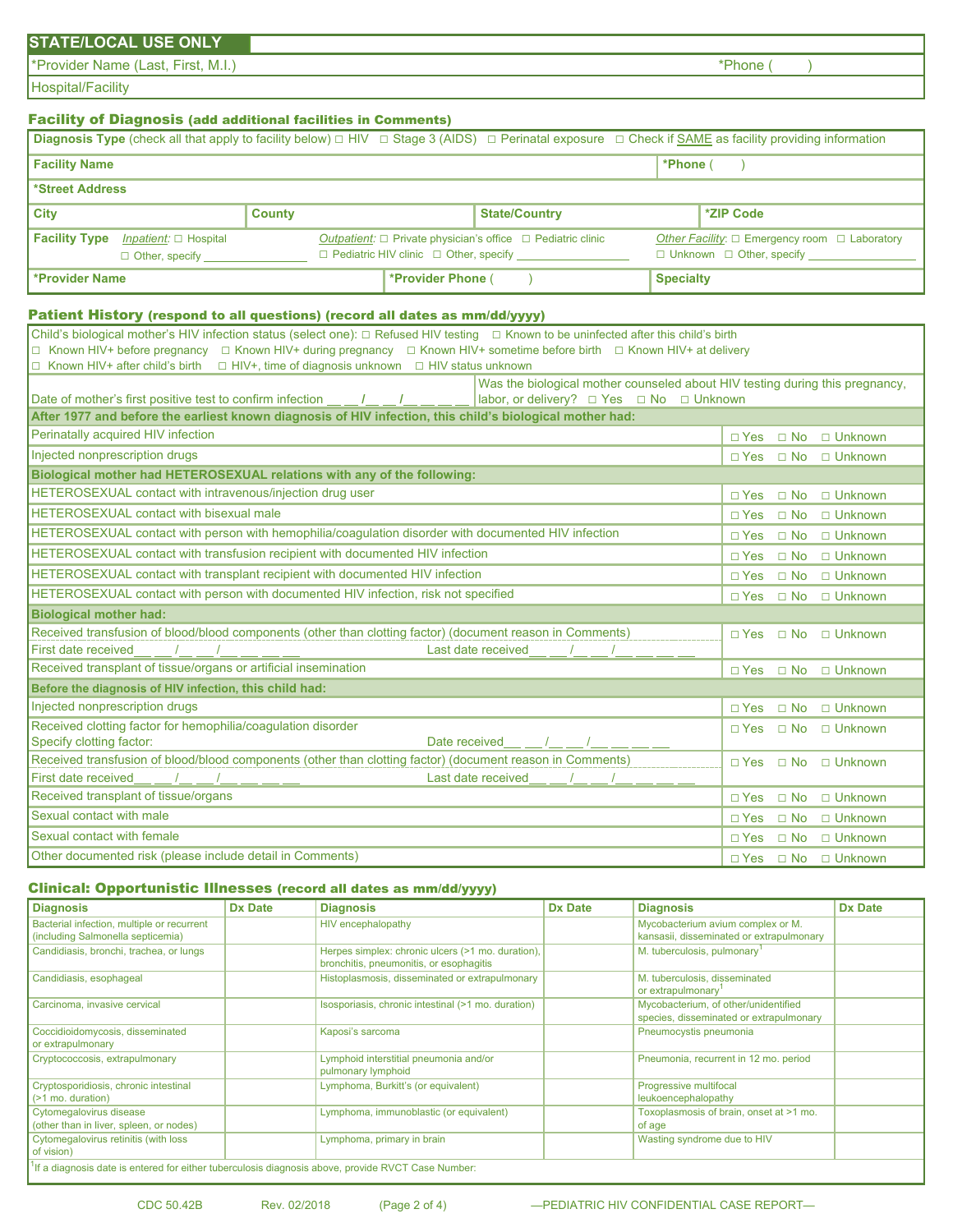#### CDC 50.42B Rev. 02/2018 (Page 3 of 4) - PEDIATRIC HIV CONFIDENTIAL CASE REPORT-Laboratory Data (record additional tests and tests not specified below in Comments) (record all dates as mm/dd/yyyy) **HIV Immunoassays (Nondifferentiating) TEST 1 □** HIV-1 IA **□** HIV-1/2 IA **□** HIV-1/2 Ag/Ab **□** HIV-1 WB **□** HIV-1 IFA **□** HIV-2 IA **□** HIV-2 WB **Test brand name/Manufacturer**\_\_\_\_\_\_\_\_\_\_\_\_\_\_\_\_\_\_\_\_\_\_\_\_\_\_\_\_\_\_\_\_\_\_\_\_\_ **Lab name** \_\_\_\_\_\_\_\_\_\_\_\_\_\_\_\_\_\_\_\_\_\_\_\_\_\_\_\_\_\_\_\_\_\_\_\_\_\_\_\_\_\_\_\_\_\_\_\_\_\_\_\_\_\_ **Facility name**\_\_\_\_\_\_\_\_\_\_\_\_\_\_\_\_\_\_\_\_\_\_\_\_\_\_\_\_\_\_\_\_\_\_\_\_\_\_\_\_\_\_\_\_\_\_\_\_\_\_\_\_ **Provider name** \_\_\_\_\_\_\_\_\_\_\_\_\_\_\_\_\_\_\_\_\_\_\_\_\_\_\_\_\_\_\_\_\_\_\_\_\_\_\_\_\_\_\_\_\_\_\_\_\_\_ **Result □** Positive **□** Negative **□** Indeterminate **Collection Date** / / **□ Point-of-care rapid test TEST 2 □** HIV-1 IA **□** HIV-1/2 IA **□** HIV-1/2 Ag/Ab **□** HIV-1 WB **□** HIV-1 IFA **□** HIV-2 IA **□** HIV-2 WB **Test brand name/Manufacturer**\_\_\_\_\_\_\_\_\_\_\_\_\_\_\_\_\_\_\_\_\_\_\_\_\_\_\_\_\_\_\_\_\_\_\_\_\_ **Lab name** \_\_\_\_\_\_\_\_\_\_\_\_\_\_\_\_\_\_\_\_\_\_\_\_\_\_\_\_\_\_\_\_\_\_\_\_\_\_\_\_\_\_\_\_\_\_\_\_\_\_\_\_\_\_ **Facility name Letter and Contract and Contract and Contract and Contract and Contract and Contract and Contract and Contract and Contract and Contract and Contract and Contract and Contract and Contract and Contract and Result □** Positive **□** Negative **□** Indeterminate **Collection Date** / / **□ Point-of-care rapid test HIV Immunoassays (Differentiating) □ HIV-1/2 type-differentiating immunoassay** (differentiates between HIV-1 Ab and HIV-2 Ab) **Role of test in diagnostic algorithm □** Screening/initial test **□** Confirmatory/supplemental test **Test brand name/Manufacturer**\_\_\_\_\_\_\_\_\_\_\_\_\_\_\_\_\_\_\_\_\_\_\_\_\_\_\_\_\_\_\_\_\_\_\_\_\_ **Lab name** \_\_\_\_\_\_\_\_\_\_\_\_\_\_\_\_\_\_\_\_\_\_\_\_\_\_\_\_\_\_\_\_\_\_\_\_\_\_\_\_\_\_\_\_\_\_\_\_\_\_\_\_\_\_ **Facility name**\_\_\_\_\_\_\_\_\_\_\_\_\_\_\_\_\_\_\_\_\_\_\_\_\_\_\_\_\_\_\_\_\_\_\_\_\_\_\_\_\_\_\_\_\_\_\_\_\_\_\_\_ **Provider name** \_\_\_\_\_\_\_\_\_\_\_\_\_\_\_\_\_\_\_\_\_\_\_\_\_\_\_\_\_\_\_\_\_\_\_\_\_\_\_\_\_\_\_\_\_\_\_\_\_\_ **Result**<sup>1</sup> *Overall interpretation*: □ HIV-1 positive □ HIV-2 positive □ HIV positive, untypable □ HIV-2 positive with HIV-1 cross-reactivity □ HIV-1 indeterminate □ HIV-2 indeterminate □ HIV indeterminate □ HIV negative *Analyte results*: HIV-1 Ab: **□** Positive **□** Negative **□** Indeterminate **Collection Date** / / □ **Point-of-care rapid test** HIV-2 Ab: **□** Positive **□** Negative **□** Indeterminate 1Always complete the overall interpretation. Complete the analyte results when available. □ **HIV-1/2 Ag/Ab differentiating immunoassay** (differentiates between HIV Ag and HIV Ab)<br>Test brand name/Manufacturer **Test brand name/Manufacturer**\_\_\_\_\_\_\_\_\_\_\_\_\_\_\_\_\_\_\_\_\_\_\_\_\_\_\_\_\_\_\_\_\_\_\_\_\_ **Lab name** \_\_\_\_\_\_\_\_\_\_\_\_\_\_\_\_\_\_\_\_\_\_\_\_\_\_\_\_\_\_\_\_\_\_\_\_\_\_\_\_\_\_\_\_\_\_\_\_\_\_\_\_\_\_ **Facility name**\_\_\_\_\_\_\_\_\_\_\_\_\_\_\_\_\_\_\_\_\_\_\_\_\_\_\_\_\_\_\_\_\_\_\_\_\_\_\_\_\_\_\_\_\_\_\_\_\_\_\_\_ **Provider name** \_\_\_\_\_\_\_\_\_\_\_\_\_\_\_\_\_\_\_\_\_\_\_\_\_\_\_\_\_\_\_\_\_\_\_\_\_\_\_\_\_\_\_\_\_\_\_\_\_\_ **Result** □ Ag positive □ Ab positive □ Both (Ag and Ab positive) □ Negative □ Invalid Collection Date <u>| | | | | | | | | | | | | </u> | Doint-of-care rapid test **□ HIV-1/2 Ag/Ab and type-differentiating immunoassay** (differentiates among HIV-1 Ag, HIV-1 Ab, and HIV-2 Ab) **Test brand name/Manufacturer**\_\_\_\_\_\_\_\_\_\_\_\_\_\_\_\_\_\_\_\_\_\_\_\_\_\_\_\_\_\_\_\_\_\_\_\_\_ **Lab name** \_\_\_\_\_\_\_\_\_\_\_\_\_\_\_\_\_\_\_\_\_\_\_\_\_\_\_\_\_\_\_\_\_\_\_\_\_\_\_\_\_\_\_\_\_\_\_\_\_\_\_\_\_\_ **Facility name**\_\_\_\_\_\_\_\_\_\_\_\_\_\_\_\_\_\_\_\_\_\_\_\_\_\_\_\_\_\_\_\_\_\_\_\_\_\_\_\_\_\_\_\_\_\_\_\_\_\_\_\_ **Provider name** \_\_\_\_\_\_\_\_\_\_\_\_\_\_\_\_\_\_\_\_\_\_\_\_\_\_\_\_\_\_\_\_\_\_\_\_\_\_\_\_\_\_\_\_\_\_\_\_\_\_ **Result<sup>2</sup> Overall interpretation**: □ Reactive □ Nonreactive □ Index value *Analyte results*: HIV-1 Ag: **□** Reactive **□** Nonreactive **□** Not reportable due to high Ab level **Index value** HIV-1 Ab: **□** Reactive **□** Nonreactive **□** Reactive undifferentiated **Index value** HIV-2 Ab: **□** Reactive **□** Nonreactive **□** Reactive undifferentiated **Index value** Collection Date <sub>←</sub> / <u>I</u> / **Execution** in Point-of-care rapid test <sup>2</sup>Complete the overall interpretation and the analyte results. **HIV Detection Tests (Qualitative) TEST □** HIV-1 RNA/DNA NAAT (Qualitative) **□** HIV-1 culture **□** HIV-2 RNA/DNA NAAT (Qualitative) **□** HIV-2 culture **Test brand name/Manufacturer**\_\_\_\_\_\_\_\_\_\_\_\_\_\_\_\_\_\_\_\_\_\_\_\_\_\_\_\_\_\_\_\_\_\_\_\_\_ **Lab name** \_\_\_\_\_\_\_\_\_\_\_\_\_\_\_\_\_\_\_\_\_\_\_\_\_\_\_\_\_\_\_\_\_\_\_\_\_\_\_\_\_\_\_\_\_\_\_\_\_\_\_\_\_\_ **Facility name** *Contrast and Contrast and Contrast and Contrast and Contrast and Contrast and Contrast and Contrast and Contrast and Contrast and Contrast and Contrast and Contrast and Contrast and Contrast and Contrast* **Result** □ Positive □ Negative □ Indeterminate **Collection Date Collection Date HIV Detection Tests (Quantitative viral load) Note: Include earliest test at or after diagnosis. TEST 1 □** HIV-1 RNA/DNA NAAT (Quantitative viral load) **□** HIV-2 RNA/DNA NAAT (Quantitative viral load) **Test brand name/Manufacturer**\_\_\_\_\_\_\_\_\_\_\_\_\_\_\_\_\_\_\_\_\_\_\_\_\_\_\_\_\_\_\_\_\_\_\_\_\_ **Lab name** \_\_\_\_\_\_\_\_\_\_\_\_\_\_\_\_\_\_\_\_\_\_\_\_\_\_\_\_\_\_\_\_\_\_\_\_\_\_\_\_\_\_\_\_\_\_\_\_\_\_\_\_\_\_ **Facility name**\_\_\_\_\_\_\_\_\_\_\_\_\_\_\_\_\_\_\_\_\_\_\_\_\_\_\_\_\_\_\_\_\_\_\_\_\_\_\_\_\_\_\_\_\_\_\_\_\_\_\_\_ **Provider name** \_\_\_\_\_\_\_\_\_\_\_\_\_\_\_\_\_\_\_\_\_\_\_\_\_\_\_\_\_\_\_\_\_\_\_\_\_\_\_\_\_\_\_\_\_\_\_\_\_\_ **Result □** Detectable **□** Undetectable **Copies/mL** \_\_\_\_\_\_\_\_\_\_\_\_\_\_\_\_\_\_\_\_\_\_\_\_\_\_\_\_\_ **Log** \_\_\_\_\_\_\_\_\_\_\_\_\_**Collection Date** / / **TEST 2 □** HIV-1 RNA/DNA NAAT (Quantitative viral load) **□** HIV-2 RNA/DNA NAAT (Quantitative viral load) **Test brand name/Manufacturer**\_\_\_\_\_\_\_\_\_\_\_\_\_\_\_\_\_\_\_\_\_\_\_\_\_\_\_\_\_\_\_\_\_\_\_\_\_ **Lab name** \_\_\_\_\_\_\_\_\_\_\_\_\_\_\_\_\_\_\_\_\_\_\_\_\_\_\_\_\_\_\_\_\_\_\_\_\_\_\_\_\_\_\_\_\_\_\_\_\_\_\_\_\_\_ **Facility name** *Alternative and the state of the state of the state of the state of the state of the state of the state of the state of the state of the state of the state of the state of the state of the state of the st* **Result □** Detectable **□** Undetectable **Copies/mL** \_\_\_\_\_\_\_\_\_\_\_\_\_\_\_\_\_\_\_\_\_\_\_\_\_\_\_\_\_ **Log** \_\_\_\_\_\_\_\_\_\_\_\_\_**Collection Date** / / **Drug Resistance Tests (Genotypic) TEST □** HIV-1 Genotype (Unspecified) **Test brand name/Manufacturer**\_\_\_\_\_\_\_\_\_\_\_\_\_\_\_\_\_\_\_\_\_\_\_\_\_\_\_\_\_\_\_\_\_\_\_\_\_ **Lab name** \_\_\_\_\_\_\_\_\_\_\_\_\_\_\_\_\_\_\_\_\_\_\_\_\_\_\_\_\_\_\_\_\_\_\_\_\_\_\_\_\_\_\_\_\_\_\_\_\_\_\_\_\_\_ **Facility name** *Alternative and the strain of the strain in the strain in the strain of the strain in the strain in the strain in the strain in the strain in the strain in the strain in the strain in the strain in the st* **Collection Date Immunologic Tests (CD4 count and percentage) CD4 at or closest to diagnosis: CD4 count** cells/µL **CD4 percentage** % **Collection Date** / / **Test brand name/Manufacturer**\_\_\_\_\_\_\_\_\_\_\_\_\_\_\_\_\_\_\_\_\_\_\_\_\_\_\_\_\_\_\_\_\_\_\_\_\_ **Lab name** \_\_\_\_\_\_\_\_\_\_\_\_\_\_\_\_\_\_\_\_\_\_\_\_\_\_\_\_\_\_\_\_\_\_\_\_\_\_\_\_\_\_\_\_\_\_\_\_\_\_\_\_\_\_ **Facility name Letter and Contract and Contract and Contract and Contract and Contract and Contract and Contract and Contract and Contract and Contract and Contract and Contract and Contract and Contract and Contract and First CD4 result <200 cells/µL or <14%: CD4 count \_\_\_\_\_\_\_\_\_**\_\_ cells/µL CD4 percentage \_\_\_\_ % Collection Date \_\_ \_\_ /\_\_ \_\_ /\_\_ \_\_ \_\_ **Test brand name/Manufacturer**\_\_\_\_\_\_\_\_\_\_\_\_\_\_\_\_\_\_\_\_\_\_\_\_\_\_\_\_\_\_\_\_\_\_\_\_\_ **Lab name** \_\_\_\_\_\_\_\_\_\_\_\_\_\_\_\_\_\_\_\_\_\_\_\_\_\_\_\_\_\_\_\_\_\_\_\_\_\_\_\_\_\_\_\_\_\_\_\_\_\_\_\_\_\_ **Facility name** *CONDERGALL CONDERGALL CONDERGALL CONDERGALL CONDERGALL CONDERGALL CONDERGALL CONDERGALL CONDERGALL* **Other CD4 result: CD4 count** cells/µL **CD4 percentage** % **Collection Date** / / **Test brand name/Manufacturer**\_\_\_\_\_\_\_\_\_\_\_\_\_\_\_\_\_\_\_\_\_\_\_\_\_\_\_\_\_\_\_\_\_\_\_\_\_ **Lab name** \_\_\_\_\_\_\_\_\_\_\_\_\_\_\_\_\_\_\_\_\_\_\_\_\_\_\_\_\_\_\_\_\_\_\_\_\_\_\_\_\_\_\_\_\_\_\_\_\_\_\_\_\_\_ **Facility name**\_\_\_\_\_\_\_\_\_\_\_\_\_\_\_\_\_\_\_\_\_\_\_\_\_\_\_\_\_\_\_\_\_\_\_\_\_\_\_\_\_\_\_\_\_\_\_\_\_\_\_\_ **Provider name** \_\_\_\_\_\_\_\_\_\_\_\_\_\_\_\_\_\_\_\_\_\_\_\_\_\_\_\_\_\_\_\_\_\_\_\_\_\_\_\_\_\_\_\_\_\_\_\_\_\_ **Documentation of Tests Did documented laboratory test results meet approved HIV diagnostic algorithm criteria? □** Yes **□** No **□** Unknown If YES, provide specimen collection date of earliest positive test for this algorithm  $\frac{m}{m}$  /  $\frac{m}{m}$  /  $\frac{m}{m}$  /  $\frac{m}{m}$ *Complete the above only if none of the following was positive: HIV-1 Western blot, IFA, culture, viral load, or qualitative NAAT [RNA or DNA]* **If laboratory tests were not documented, is patient confirmed by a physician as HIV-infected □** Yes **□** No **□** Unknown **Date of diagnosis** / / **Not HIV-infected** □ Yes □ No □ Unknown **Date of diagnosis**